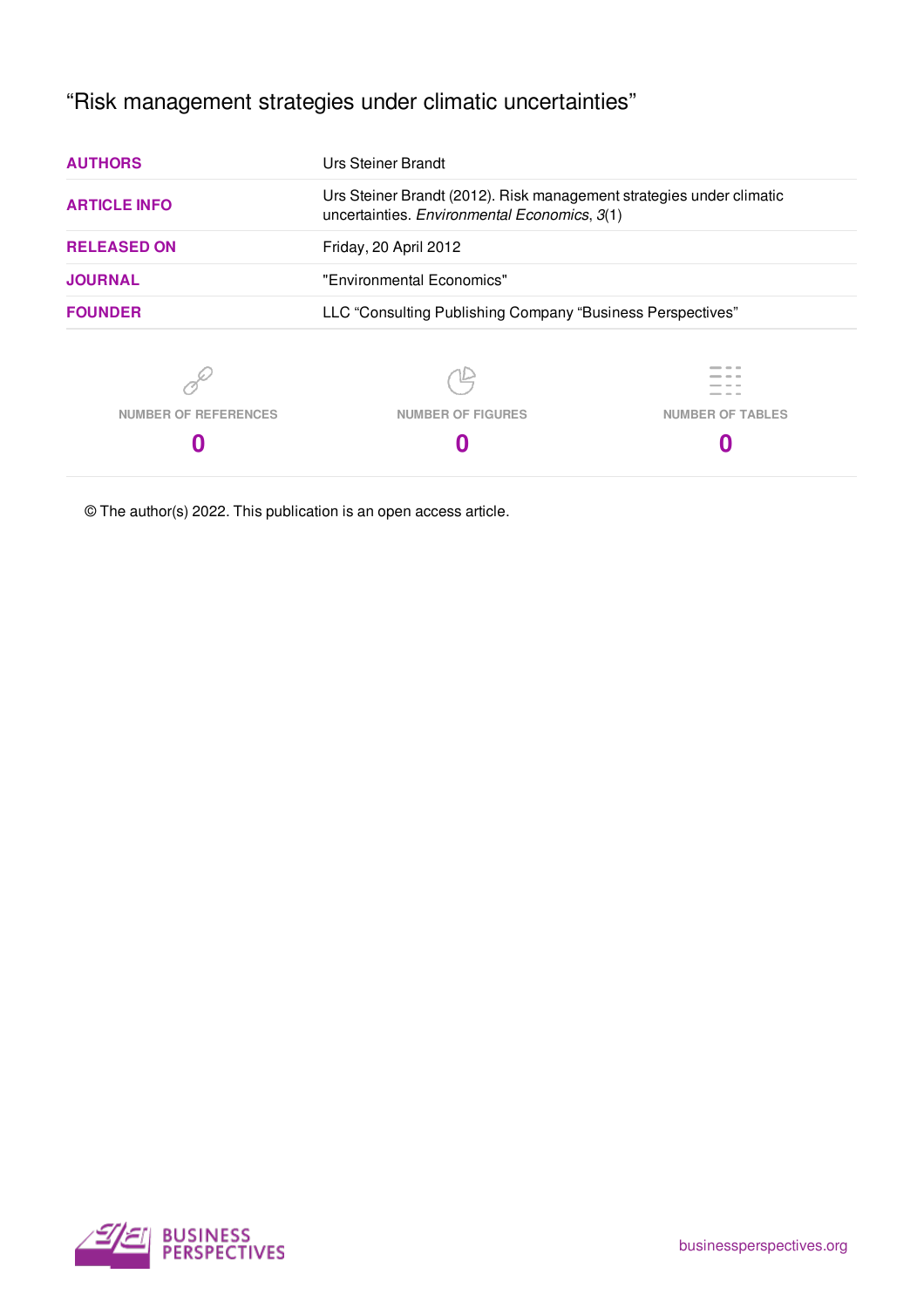## Urs Steiner Brandt (Denmark)

# Risk management strategies under climatic uncertainties

### Abstract

This paper is concerned with the issues of risk assessment, risk management, and risk communication in the context of risks posed by anthropogenic climate change. The particular focus of this paper is on the problems of designing and implementing risk management strategies in situations with extreme risk and uncertainty, and how to design possible solutions to such problems. For example, these problems might include those caused by the impossibility of disentangling natural from human-caused changes in the climatic system, or problems caused by only relying on best guess estimates as inputs into the decision-making process.

<u>.</u>

**Keywords:** climate policies under uncertainties, risk management, natural variations. **JEL Classification:** Q30, H41.

### **Introduction**

This paper analyses two different ways that uncertainties pose severe problems for decision makers in the climate change field. The first case involves the problem of natural variations in the climate system that might hide the real influence of mankind on the climate. The invisibility of climate change makes it difficult to implement climate policies, and this can, in the end, turn out to be very costly. The second issue is that, in the climate change field, using best guess estimates (as presented by the Independent Police Complaints Commission (IPCC)) severely underestimates true damage costs in the presence of extreme events. As a consequence, if policymakers base their decision making on such estimates, nonoptimal choices are to be expected.

Although the two cases are distinct, they have in common that policymakers have difficulties in implementing effective climate policies. This paper proposes two decision criteria that will be suitable for making better decisions than the best guess criterion. Moreover, for both cases, the need for properly risk communication is stressed as a tool for reducing the significance of these problems.

The heart of risk assessment is disentangling how different types of risk enter various levels of the system in different ways, and hence, enabling the development of a more rigorous regulation system to address these complexities. Little work has been done, however, under situations where it is difficult to disentangle natural fluctuations from man-made climate components. One exemption is new research that suggests that natural variations are so far being underestimated. Christiansen et al. (2009) re-analyzed the famous Mann et al.'s (1998) study of pre-industrial temperature development (the hockey stick model) and found that, by using state-of-the-art climate models, that natural variation is much larger than expected.

To carry forward the primary point of the first part of this paper, we use a case study of (hypothetical) winter

<u>.</u>

temperature development in the 21st century in Denmark (as a proxy for temperature development in the North Atlantic area) to provide an example of how the presence of a human-induced climate component on top of natural variation might result in periods of large temperature shifts (with access to the smooth projections of the IPCC, 2007). Such rapid variations in regional temperature might (though presumably not very likely) result in changes that have severe negative regional, or even global, impacts<sup>1</sup>.

The problem with the presence of natural variation is that, in certain cases, periods of rapid temperature increases are followed by periods of no change or even periods of temporary falls in average temperatures. This is particularly a problem if public opinion is shaped largely by observable events, which several studies suggest is the case (see e.g., Blada and Shackley, 2008). This raises the notion of political feasibility. Political feasibility is the idea that whether or not a particular policy can be implemented depends on different political, economic, and informational constraints. One such constraint is that the 'visibility' of the problem must be large, and the level of uncertainty should be low, in order for an effective climate policy to be easily implemented.

As a consequence, in periods of no observed increase in the average temperature, effective climate policies are difficult to implement. Moreover, it can then be expected that such a period will be followed by a period of large temperature increases, when no appropriate policy measures will be in place. This can create a serious problem, either because effective

<sup>©</sup> Urs Steiner Brandt, 2012.

<sup>&</sup>lt;sup>1</sup> One main problem in this is the potential existence of tipping points in the Earth system on a regional scale, as is discussed in several papers (Lenton et al, 2007; Krieger et al., 2007). In Lenton et al. (2007), tipping points are defined as follows: "For components of the Earth system that are at least subcontinental in scale (~ 1000km) they are tipping elements if: the parameters controlling the system can be transparently combined into a single control, and there exists a critical value of this control from which a small perturbation leads to a qualitative change in a crucial feature in the system, after some observation time". A reasonable hypothesis is that not only absolute temperature change matters, but also the temperature change per time unit. For example, the faster a change occurs, the more likely it is that a tipping point will be reached. Such extreme events constitute a considerable risk in the area of climate change.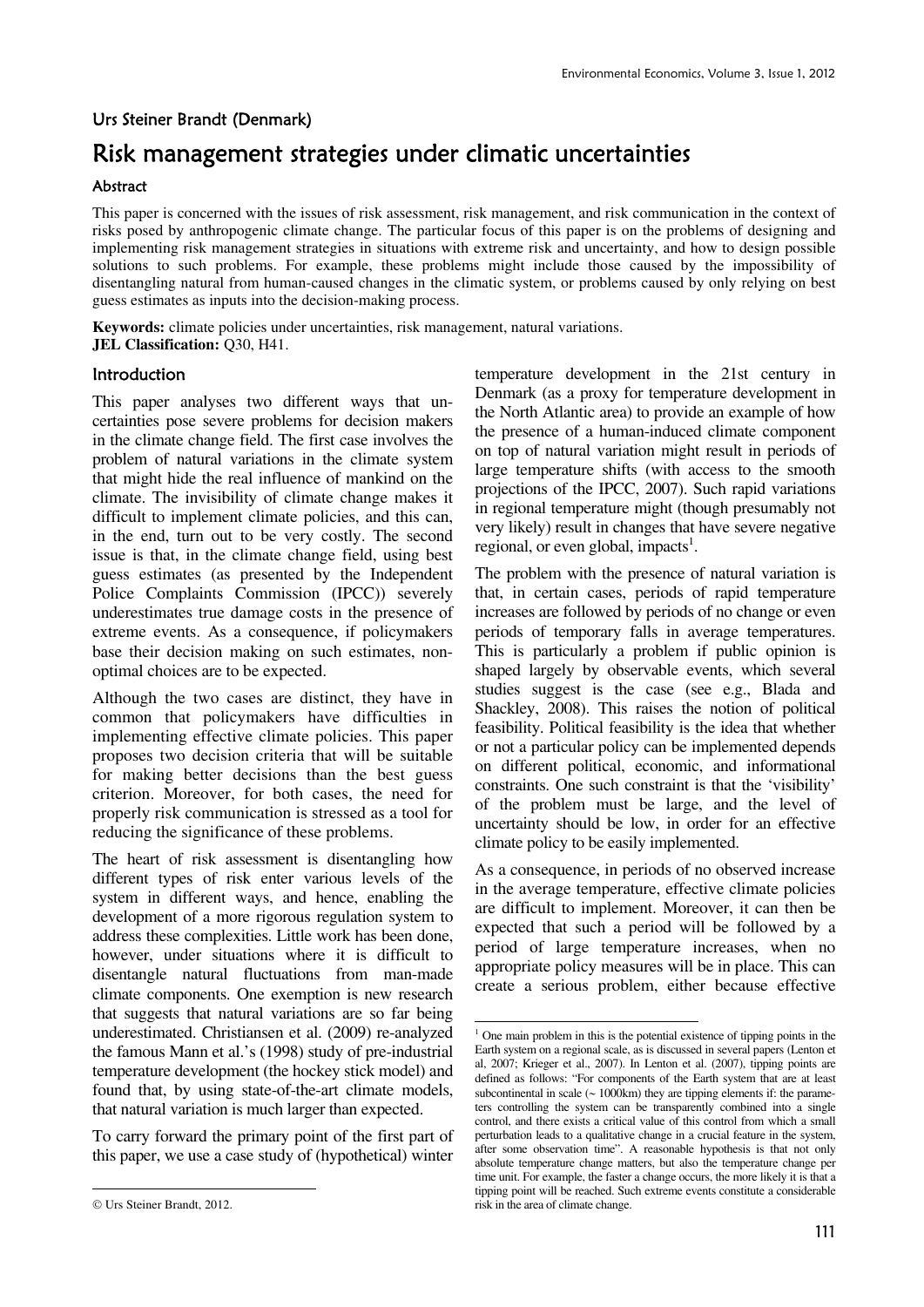climate policies take time in order to be implemented, or because such policies will be excessively expensive to implement.

In the second part of the paper, we analyze the potential shortcomings of employing only best guess estimates as proxies for real expected damage costs. This will, in real-life, be problematic if marginal damage costs are increasing with changes in temperature, or if, under a given emissions scenario, the resulting changes in temperature follow an extreme distribution.

There are now two sources of problems, which might act together quite well. On the one hand, decision makers are not given adequate information (or will at least not have sufficient information) to act cautiously on the basis of real risk. On the other hand, if natural variations blur "true" development in the severity of climate change issues, there will be no pressure from voters to implement more stringent climate policies.

One basic message is that low probability, highly negative impacts should not be ignored, but rather incorporated into the decision process. On basis of this message, this paper considers a number of possible decision criteria that can be used for exactly this purpose. Two distinct decision criteria are presented that, in essence, call for implementing a balanced climate policy that reduces the risk from climate change without compromising economic performance. This is only possible if no information is ignored.

Better risk communication is also a way to overcome these shortcomings. According to Bolin (2005), it is of basic importance to recognize that we shall never be able to predict very well the details of regional and, in particular, local characteristics of a humaninduced climate change. On the other hand, this fact must not paralyze us and prevent us from adopting



sensible preventive actions. Robust knowledge about central scientific issues must be brought home more convincingly.

#### 1. The implications of natural variations

**1.1. The NAO and its relation to climate change.**  Consider the "rapid" increase in the water temperature in the North Sea and the problems of disentangling the main causes of this phenomenon. The temperature in the sea around Denmark has increased up to 2 degrees over the past two decades. Each year, tropical fish and plankton move north at a speed of 50 km per year. Already now, new species of fish have arrived in Danish seas (like mackerel, mullet, and anchovy), while at the same time, plaice and cod are disappearing. Over the past 25 years, the catch of cod in the Danish part of the North Sea has fallen from 60,000 to 4,000 tonnes, while the number of fishers has fallen from  $15,000$  to under  $6,000<sup>1</sup>$ .

However, uncertainty remains as to what has caused these increases in water temperature. The newest estimates of global temperature changes state that a temperature increase of about 0.6 degrees has been seen over the last century. Aside from the global trend, there are also regional climatic patterns that determine the mean temperature in Northwest Europe (in particular, the North Atlantic Oscillation; NAO). The NAO is a climatic phenomenon in the North Atlantic Ocean comprised of fluctuations in the difference of sea-level pressures between the Icelandic Low and the Azores high. A high NAO is typically associated with westerly winds blowing across the Atlantic, which brings moist air into Europe. In years when westerly winds are strong, summers are cool, winters are mild, and rain is frequent. If westerly winds are suppressed, the temperature is more extreme in the summer and winter, leading to *heat waves*, deep freezes, and reduced rainfall.



Source: Danish Meteorological Office. Notes: Bold lines indicate trend.

**Fig. 1. Developments in NAO**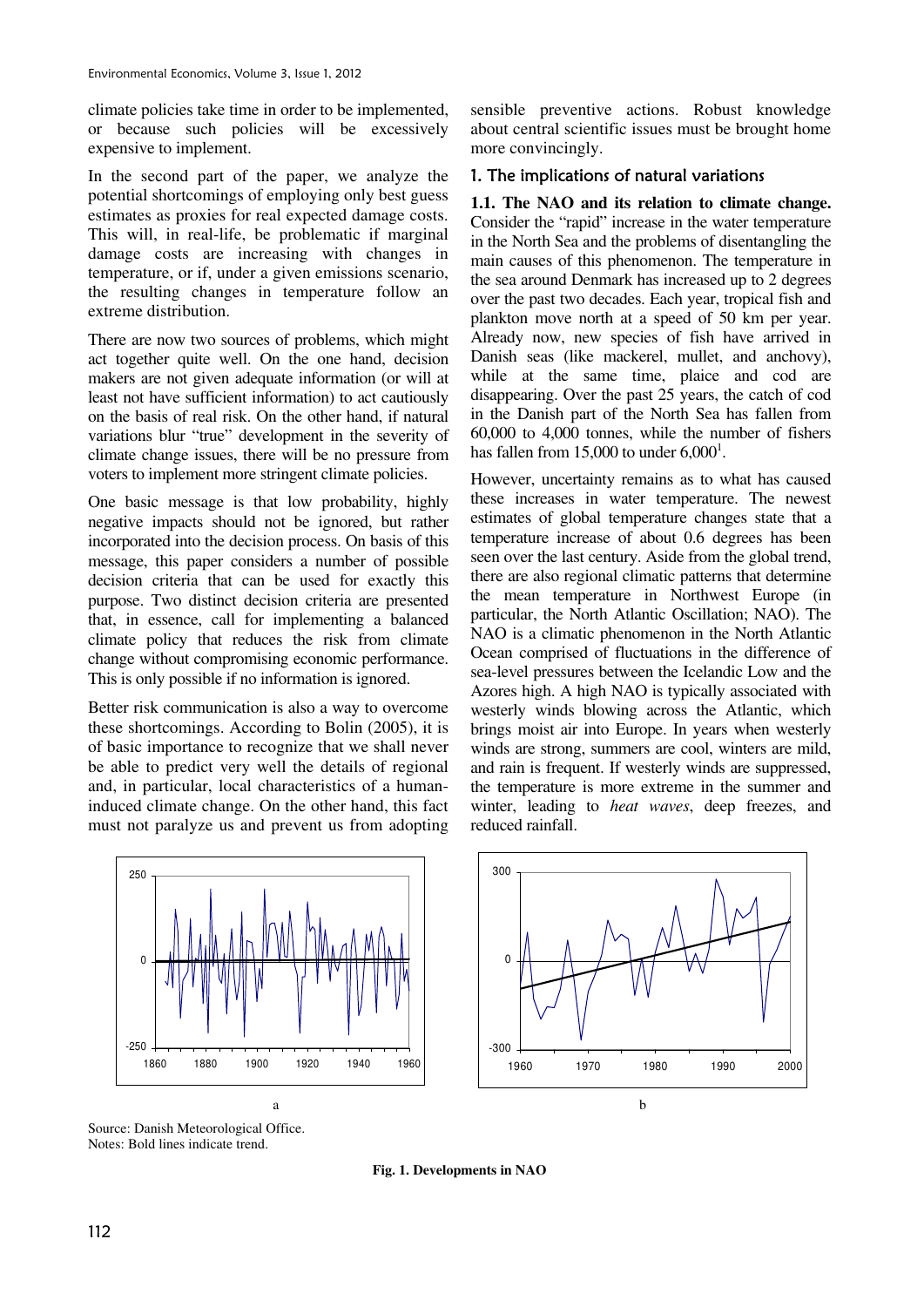Figures 1(a-c) show how the NAO has fluctuated. From 1864 to 1960, there is no significant trend, while from 1960 to 2000 there is a significant positive trend. As Figure 1b shows, longer periods with significant negative trends can also be identified, e.g., from 1949 to 1969.

The exact cause of this change in the behavior of the NAO is not well understood, and there are only very weakly established linkages to general climate change. If the NAO has a very long amplitude (e.g., related to periodic changes in the pattern of major currents), then a possible return to "a normal" level can be expected, which would imply that the water temperature in the North sea might remain constant (or even fall) in the short run even while global mean temperature is steadily increasing. Looking at the NAO over the last 140 years, longer periods of both positive and negative trends can be identified. As the 30 and 40 year moving average curves indicate, the NAO exhibits a long amplitude of 70 to 80 years).

**1.2. Natural and human caused climate change**. Looking more deeply into the issue of natural variations, Figure 2 consists of 110 years of a historic temperature series for winter temperatures in Denmark, and depicts a 10-year moving average. The figure shows natural fluctuations in the climate caused by variations in sea currents, variations in the activity of the sun, and eventual chaotic processes in the climate system. The time series is chosen such that it does not contain any man-made climate component*.*

In particular, the large drop in the temperature between 1825 and 1845 and the increases in the temperature between 1847 and 1852 and between 1895 and 1905 deserve attention. These periods indicate how large the natural variation can be at a minimum (nothing precludes, of course, that even larger changes are possible).

On top of this, we show the IPCC forecast for the next 100 years for man-induced climate change (Figure 3), including the lowest and the highest estimates fitted exponentially, as man-made emissions of GHG gasses are likely to increase over the millennium.

Figure 4 conveys the idea derived from combining these two figures. One possible scenario is shown where, in 40 years, 10-year average winter temperatures are most likely lower than today, even after adding the man-made climate component. However, from that point on, temperatures rise rapidly, between three to four degrees in the next 40 years and again at the end of the period, implying a total increase over 100 years between 3.4-5.5 degrees.





**Fig. 2. 10 years moving average, winter temperature, Denmark (1807-1907)** 



Source: Danish Meteorological office.

**Fig. 3. IPCC forecast for next 100 years** 



Source: Danish Meteorological office.

#### **Fig. 4. Constructed temperature series**

Obviously, this represents only one of many possible scenarios. That the possibility of man-made and natural variations interacting positively at some point, however, is not unlikely. From this exercise, two distinct questions emerge. Is natural viability making things worse and, secondly, if temperatures are unlikely to increase over decades (regionally), will this affect the possibilities of implementing effective policies?

**1.3. The implication of natural variation on feasible policies.** Once the need for policies (risk management strategies) is detected, the next question concerns the sometimes overlooked problems of political feasibility. According to Webber (1985), political feasibility can be defined as the relative likelihood that a policy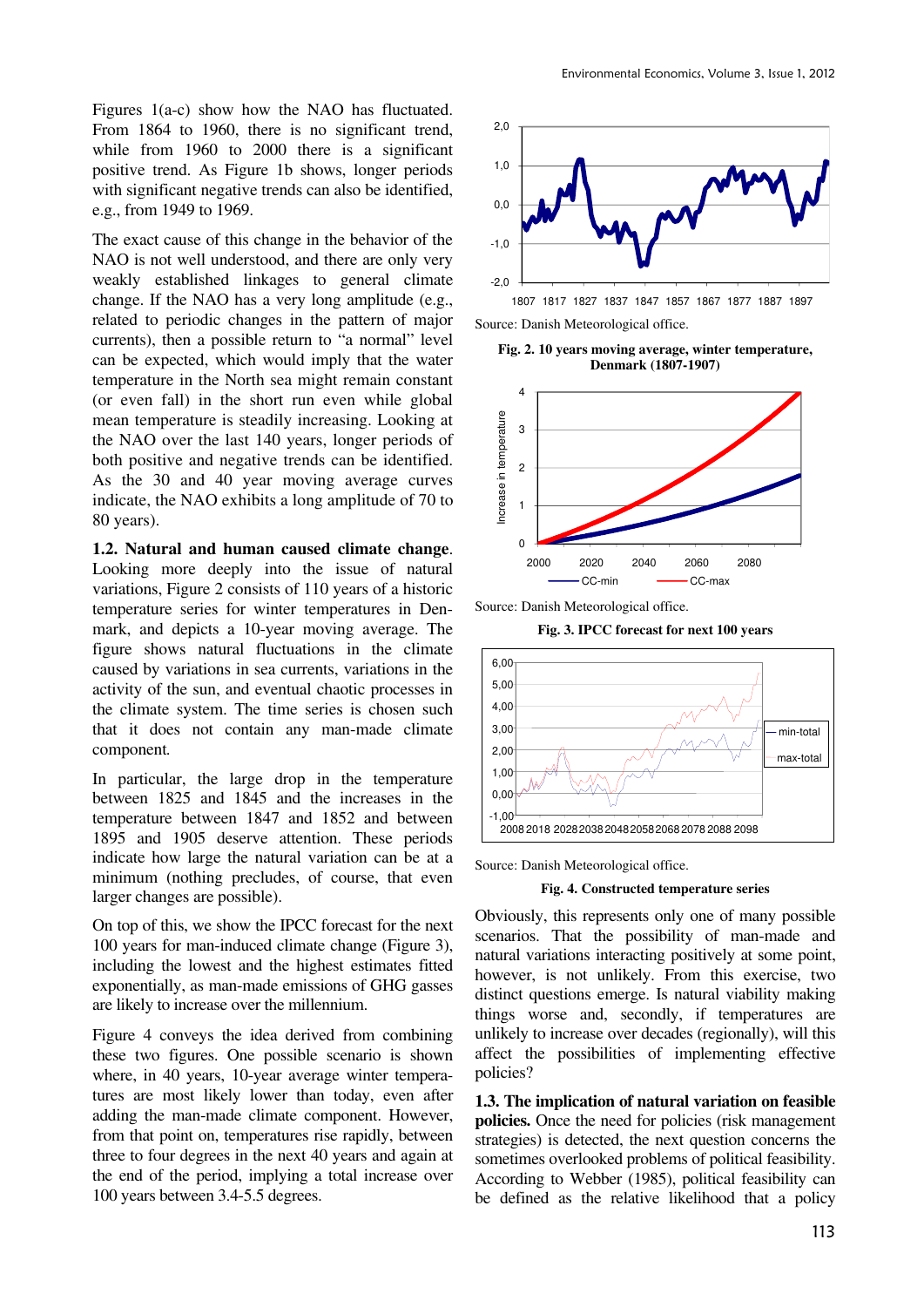proposal or alternative, and a variety of modifications to that alternative, can be adopted and implemented in such a way that the policy problem is solved or mitigated. Skotvin (2007) argues that political feasibility can be looked at as function of certain constraints. She defines three major categories of constraints, constraints related to cost-benefit distribution, constraints related to the distribution of power, and constraints related to the institutional setting. Finally, Brandt (2000) argues that several characteristics of the problem at hand determine the likelihood of successfully implementing an effective climate policy. Figure 5 shows the main ideas presented in Brandt (2000).

Three important variables that shape the political feasibility of implementing effective climate policies are the level of knowledge, the willingness to pay for reductions, and the costs and benefits of the problem, as all of these variables serve as important inputs in the decision-making process.



**Fig. 5. The possibility of implementing policy, constraints on political feasibility** 

These variables are themselves dependent on other variables. In particular, relevant to the current paper is the link between observed climate change and voters'

willingness to pay for (or accept) costly reductions in greenhouse gas emissions<sup>1</sup>. In periods with no temperature changes, or even temporary decreases, many will doubt that there exists man-made climate change (which will give fuel to the climate scepticism industry, in the same way that temporarily large increases give fuel to the climate hype industry). Therefore, in years with large observed damages this willingness increases, while in years with few damaging events, this willingness decreases.

Natural variations will inevitably imply that periods where temperatures are increasing will be present and that this will be elevated by man-made climate change. Extreme events like tipping points could now be reached, or, by initiating positive feedback mechanisms, temporarily changes could have permanent (or unstoppable) effects. Large shocks to the system push the population below minimum threshold population survival levels. One problem is the problem of adaptation. It takes time for nature to adapt to changes. While a 2-4 degree change in temperature over 100 years might imply that adaptation is possible (by, e.g., migration), a 4-degree increase in temperature over 35 years will imply a major stress on nature. Furthermore, the economic costs of adaptation (e.g., in agriculture or forestry) might also be huge, especially when temperature changes are so large over so short time period.

In sum, after a period of stable temperatures, the willingness to reduce emissions is low, and a country (or society) is unprepared (relatively) to cope with large sudden changes. Given the time-span necessary to change, for example, a country's energy supply system, and given that climate change is a stock pollutant, no measures that reduce the effects can be implemented with the necessary fast response.



**Fig. 6. Divergence between optimal and feasible paths <sup>1</sup>**

<sup>&</sup>lt;sup>1</sup> The other factor shown in the figure is the importance of technological changes, which, according to IPCC 2007, is the most important determinant behind the costs of climate policies.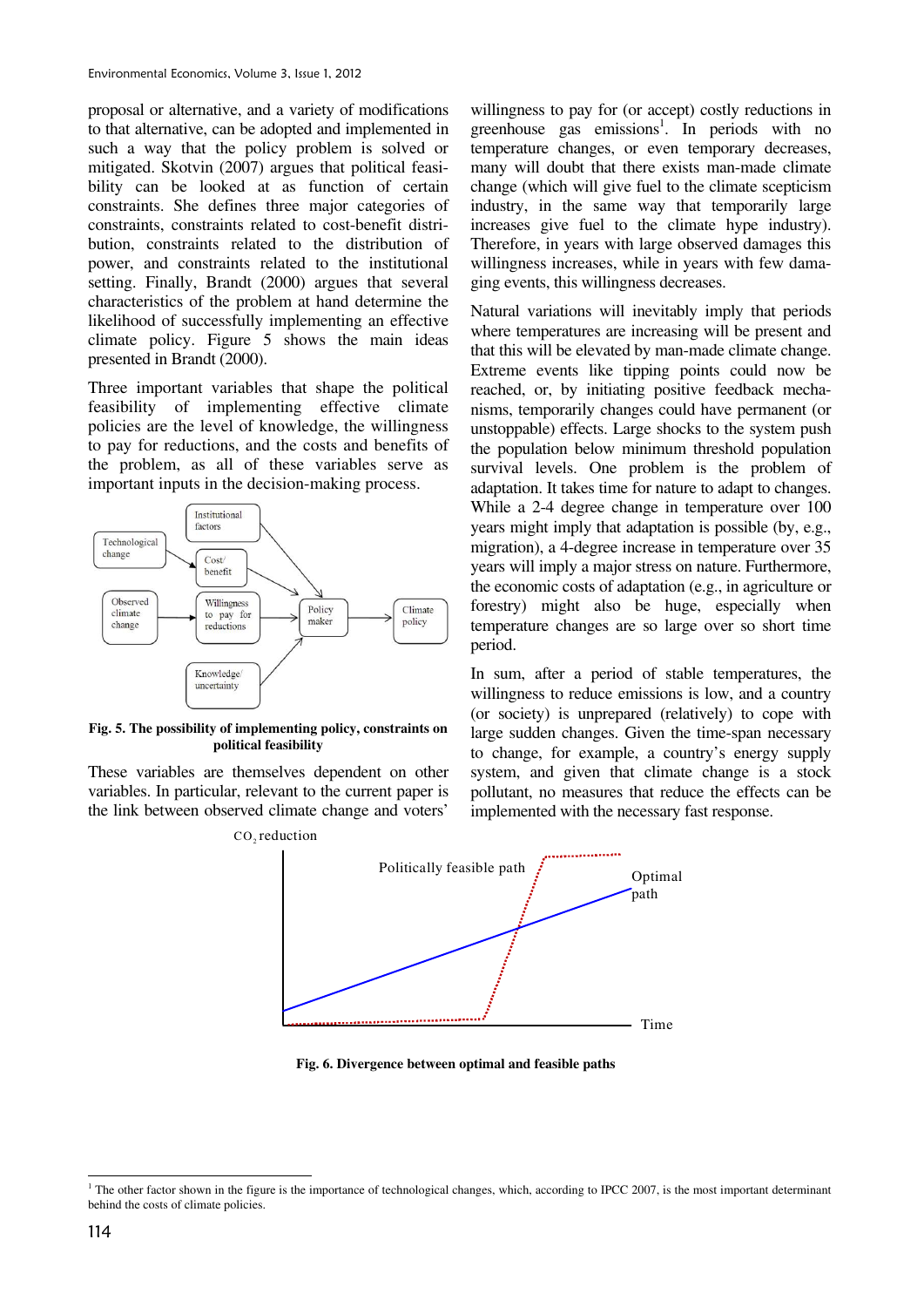We summarize the findings of this section in Figure 6, where an example is shown of apolitically feasible path that is much more expensive than the optimal path, when abatement costs are marginally increasing (That is, it is much more costly to make much reduction over a short period than it is to have a smoother reduction policy). It might not, however, achieve the same level of protection. Therefore, adding natural fluctuations to man-induced changes presents an even larger challenge to decision makers.

#### 2. The distribution of damages and changes in temperature

In this section, we look more generally at the choice of climate policies. The problem that the decision maker faces can be formulated as choosing a climate policy (CP) that minimizes the net costs (NC) of the climate problem. If the expected reduction costs  $(E[R C])$  and the expected damage costs  $(E[DC])$  can be calculated, then the optimal climate policy can be derived from:

 $\min_{CB} E[NC] = E[RC] + E[DC]$ .

In the following, it is assumed that the expected damages are a function of the increase in temperature<sup>1</sup>. The expected damages can be calculated as:

$$
E[DC(CP, T)] =
$$
  
= 
$$
\int_{T=T^{low}(CP)}^{T^{high}(CP)} [f(T) \cdot [\int_{DC^{low}(T)}^{DC^{high}(T)} f(DC(T')) \cdot DC(T')]] dT.
$$

For a given increase in the temperature, *T*', it is necessary to know the potential damage costs and the distribution function over the damages in order to calculate the resulting expected damage. This is true as well in a defined interval,  $DC(T') \in [DC^{low}(T'), DC^{high}(T')]$ , where the boundaries of the interval can be defined for political or scientific reasons (this explains the inner integral). To calculate the total expected damages of a climate policy, we need to know the possible changes in temperature described in the interval  $T(CP) \in [T^{low}(CP), T^{high}(CP)]$ , and the distribution of probabilities over this interval,  $f(T')$ .

Therefore, if, for a given development in the temperature *T*', we have a probability distribution over damages, it is possible to calculate the

-

expected damages for each possible change in the temperature. And, therefore (at least in principle), if we have a probability distribution over the possible temperature changes for a given climate policy, we can calculate the total expected damages from a given climate policy.

Now, the question is under what circumstances can we circumvent these troublesome and informational demanding calculations and instead use an approximation that is more simple, e.g., by only looking at the most likely developments in the temperature and then take the associated most likely damage, an approach that will be referred to as the best guess method.



**Fig. 7. Changes in the temperature are normally distributed and damages are linear increasing** 

In the first example, shown in Figure 7, we have a normally distributed development in the temperature, and damages are linearly increasing (furthermore, we could also introduce a normal distribution over damages, where the variance does not vary with temperature changes). In this case, it follows that the damage at the point at the most likely change in temperature is equal to the expected damages<sup>2</sup>.

 $1$  E.g., looking 20, 50, or 100 years ahead and seeing (calculating), for a given increase in temperature over this time span, the damages this results in. The damages could be discounted, such that they represent the net present value of the sum of all damages, or only the damages in the final year of observation. Both ways will highlight the main point of this section.

 2 Since the damage function is only defined for non-negative changes in the temperature, we must have that the relevant temperature interval is symmetric around the mean. In the figure, the mean is 3 and the change in temperature focused on is between 0 and 6.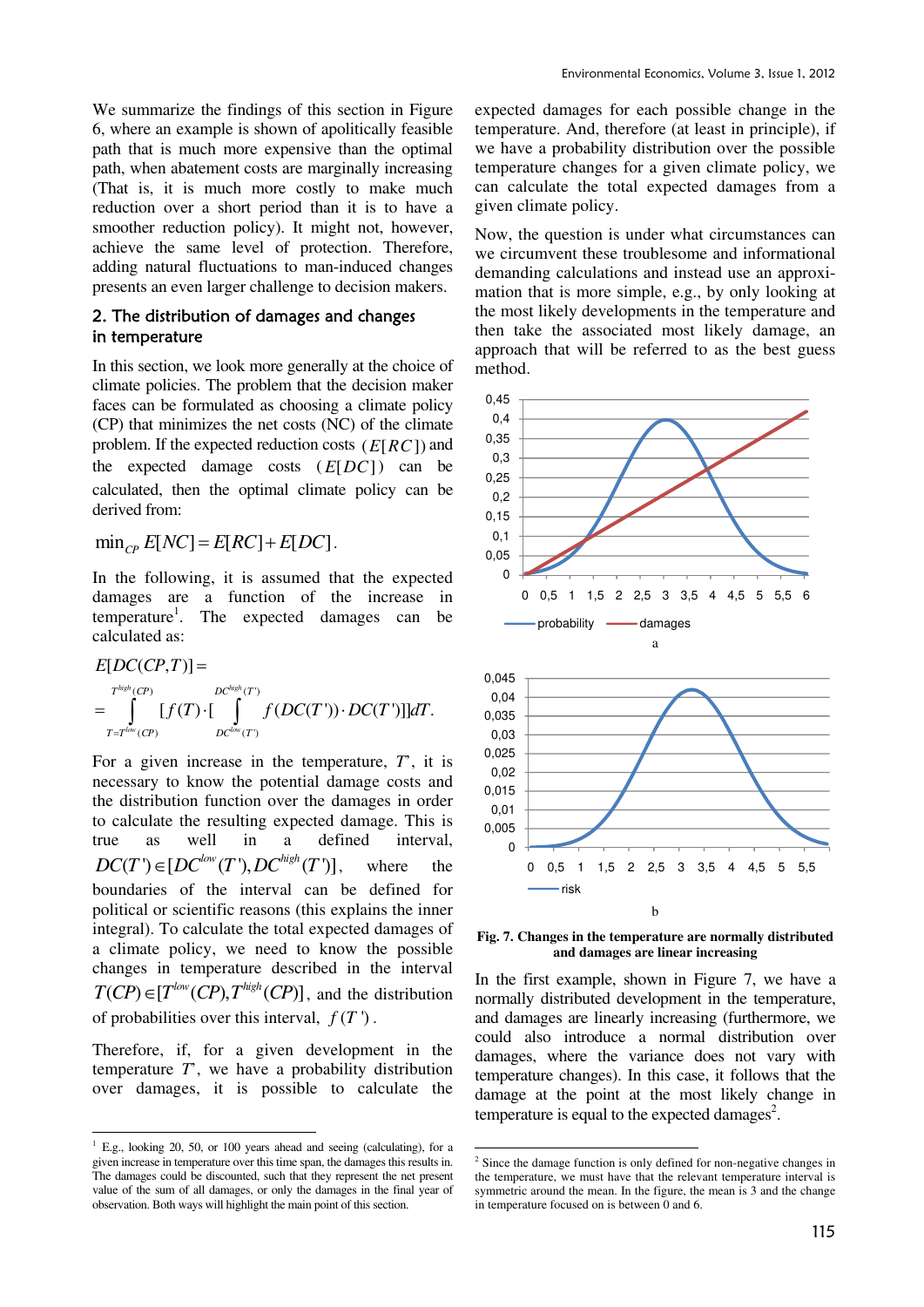Figure 7b shows the attached distribution of risk, calculated as:

#### *Risk* = *Probability that an event occurs* x *The consequences if this event occurs.*

The area beneath the risk curve shows the expected damages. In this particular case, where the risk is normally distributed and with its highest points at the most likely temperature change, it is fully acceptable to use the best guess method.

The best guess method implies, however, serious problems when applied to climate change. The first problem is that damages most likely are not linearly increasing, but rather marginally increasing. Second, temperature development is most likely skewed to the right, while the distribution of damages is not symmetric around the mean. We look into each of these issues below.

IPCC (2007a) mentions several impacts that are either growing (more than linearly) with increasing temperature, or will first arise after the temperature has reached a certain level. Such damages are expected to come from the negative impacts on water, ecosystems, food, coasts, and health. As the temperature rises, these impacts either grow in extent or severity. According to the IPCC (2007a, page 10), an increase in temperature of 1-5 degrees will imply a growing likelihood that hundreds of millions of people will be exposed to increased water stress, coastal flooding, extinction of species, and an increasing burden from malnutrition (to name just a few effects).

The presence of abrupt or even irreversible changes also depends on the severity of the change in temperature. This could be due to so-called low probability, high impact events like the partial loss of ice sheets on polar land, and/or the thermal expansion of seawater over very long time scales, which could imply meters of sea level rise and major changes in coastlines and inundation of lowlying areas, with the greatest effects in river deltas and low-lying areas. The likelihood of such a scenario is clearly positively related to changes in temperature.

The second shortcoming of the best guess approach is that, for climate change, the distribution of temperature is not normally distributed, but rather stretches out to the right, as can be seen below.

The Stern Review (Stern, 2007, Part I: Climate Change – Our Approach, page 8) presents the newest estimates of climate sensitivity, where climate sensitivity is sensitivity of the climate to a doubling of  $CO<sub>2</sub>$  content in the atmosphere in equilibrium, as

compared to pre-industrial levels. The review shows that eleven recent studies suggest only between 0% and 2% chance that the climate sensitivity is less than 1°C, and that between a 2% and 20% chance exists that climate sensitivity is greater than  $5^{\circ}$ C. These sensitivities imply that there is up to a one-in-five chance that the world will experience a warming in excess of 3°C above pre-industrial levels, even if greenhouse gas concentrations were stabilized at today's level of 430 ppm  $CO<sub>2</sub>e$ . Note further, that all estimates (to a varying degree) are skewed to the right, with tails stretching out to 10 degrees, even though the most likely temperature increase is approximately 2- 3.5 degrees.

To see an example of the importance of these shortcomings, assume instead that the increase in temperature is distributed under an extreme distribution, and furthermore that the damages are convexly increasing as the temperature changes. Let the increases in the temperature follow a Weibull distribution, as shown in Figure 8. In the example, the distribution has its maximum at  $T = 3<sup>1</sup>$ . Furthermore, the damages are given as  $DC(T) = 0.0025T^2$ .



**Fig. 8. Development in the temperature are stretched to the right and damages are convex** 

The expected damages are approximately 0.49 (if looking at the interval for the increase in temperature

The curve is calculated in Excel using the following specifications: Weibull (T; 1,9; 4,5).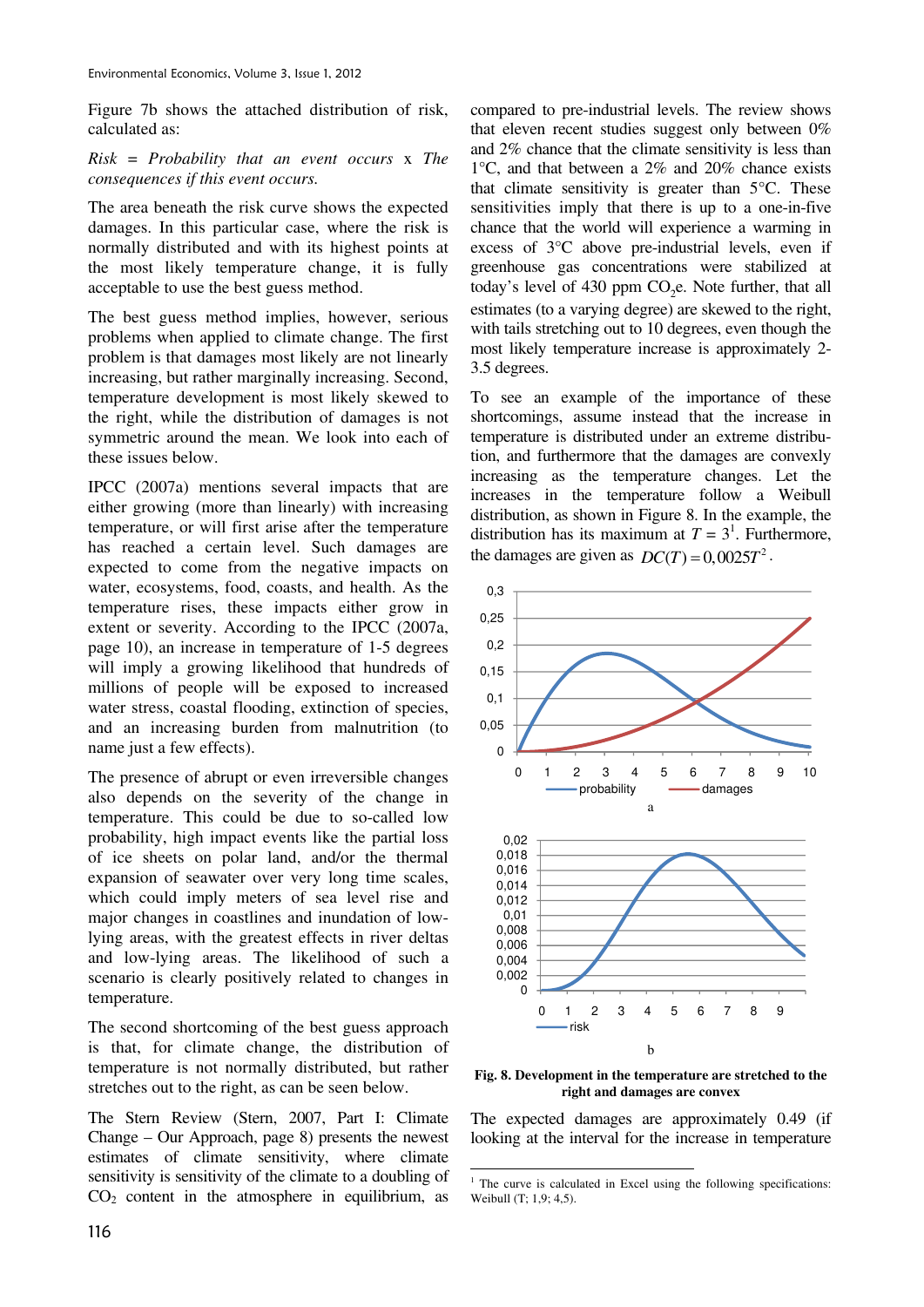Hence, in this (extreme) example, the best guess approach seriously underestimates the true expected damage, and in this case is not an appropriate input into the decision-making process.

The final source of error in applying the best guess approach to the climate issue is that the damages are seldom overestimates, but instead are most often underestimated. It has already been mentioned that sea levels could rise more than expected and that the damages connected with such an event are marginally increasing.

More generally, *"Understanding of low-probability/high-impact events and the cumulative impacts*  *s of sequences of smaller events, which is required for risk-based approaches to decision-making, is generally limited"* (IPCC, 2007b, p. 73) and *"Partial loss of ice sheets on polar land could imply meters of sea level rise, major changes in coastlines and inundation of low-lying areas, with greatest effects in river deltas and low-lying islands. Such changes are projected to occur over millennial time scales, but more rapid sea level rise on century time scales cannot be excluded"* (IPCC, 2007a, p. 13).

Finally, various thresholds exist and, when surpassing these, potentially large damages can be expected. The probability of such events occurring and the impacts if they occur are most likely positively related to the increase in temperatures.

Figure 9 shows an example of all three possibilities. Basing these estimates of damages only on the most likely event will result in a massive bias in the estimates of damages (or, rather, a much too low estimate of the damages).



**Fig. 9. An example where the expected damages are much larger than the best guess damage** 

The focus in this section has been on the damage side, even though there are also huge uncertainties attached to the reduction cost side, and there seems not to be an equal bias in using best guess estimates. One possibility is that the reduction costs turn out to be catastrophically high, which does not exist. The worst case scenario can be described as a situation with low technological progress, leaving cleaner technologies non-competitive, and where there is a large public resistance against reduction (adding to political costs). This will likely be the occurrence under any best case scenario (or any situation in between) where progress in technological development makes the transition to a carbon free society smooth and at low costs.

The opinions of the IPCC on the matter of incorporating extreme events emerge from this quote: *"The equilibrium climate sensitivity is a measure of the climate system response to sustained radiative forcing. It is likely to be in the range 2 to 4.5°C with a best estimate of about 3°C, and is very unlikely to be less* 

*than 1.5°C. Values substantially higher than 4.5°C cannot be excluded, but agreement of models with observations is not as good for those values. Water vapour changes represent the largest feedback affecting climate sensitivity and are now better understood than in the TAR. Cloud feedbacks remain the largest source of uncertainty"* (IPCC, 2007, p. 2).

From the various IPCC scenarios, it is evident that the IPCC does not report extreme temperature events, as seen in Table 1.

Therefore, a large portion of the risk will be ignored by the IPCC, which implies a bias in the decisionmaking process. Compare this with the following statement by Henry (2006):

*"If a decision-maker a priori rejects as 'scientifically unsound' any act which is not unambiguous, that means that he sticks to the maximization of a von Neumann-Morgenstern expected utility on the set of acts which are scientifically unambiguous. In doing so,*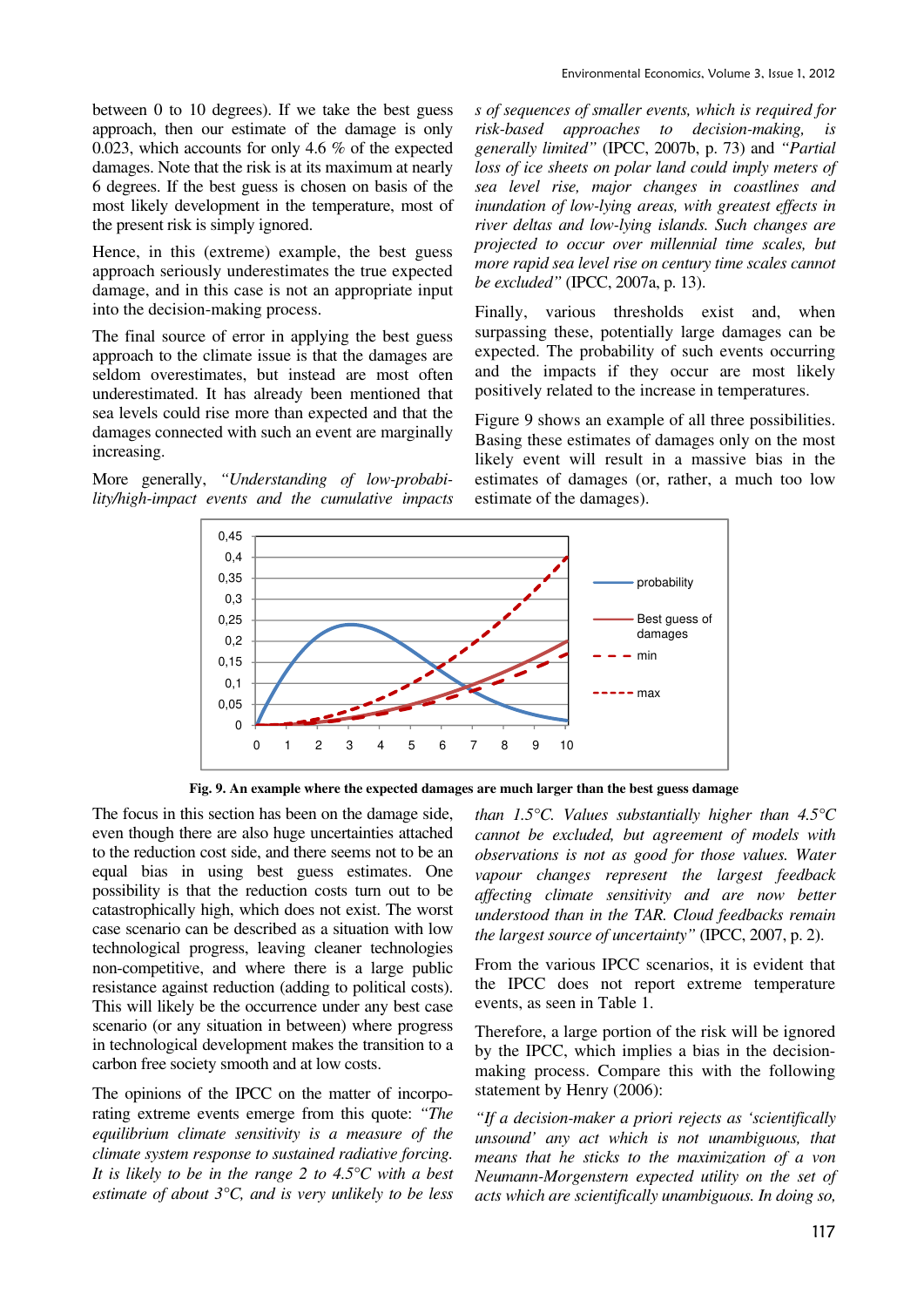*he neglects a large array of scientific information which, however uncertain, might be reliable and decisive. In short, we can say that 'optimizing on the set of acts which are scientifically unambiguous is not optimal"* (Henry, 2006, p. 10).

#### Table 1. IPCC scenarios for projected global surface average temperature increase in the end of the 21st century

| <b>IPCC</b> scenario | Best guess | Likely low | Likely high |
|----------------------|------------|------------|-------------|
| B <sub>1</sub>       | 1,8        | 1,1        | 2,9         |
| A <sub>1</sub> T     | 2,4        | 1,4        | 3,8         |
| B <sub>2</sub>       | 2,4        | 1,4        | 3,8         |
| A1B                  | 2,8        | 1,7        | 4,4         |
| A <sub>2</sub>       | 3,4        | 2          | 5,4         |
| A <sub>1F1</sub>     | 4          | 2,4        | 6,4         |
| Average              | 2,8        | 3,1        |             |

Source: IPCC (2007).

Henry argues that this is exactly what happened in the case of BSE. The question here was whether BSE and CJD (Creutzfeldt-Jacob disease) could be linked. Experiments conducted on mice showed that a link might exist: According to Henry (2006), the foundations were by no means complete. A piece of non-probabilistic uncertain science was, however, sufficiently convincing to scientifically support the decision to bar English beef from being consumed in the European Union.

Instead of simply ignoring extreme uncertain events, one should consider some risk management strategies that could deal with such cases by explicitly considering risk. Such a view supports the arguments provided in the Stern Review that one should not ignore apart of the problem that is not properly understood (as is argued in the IPCC report).

### 3. An example of a biological tipping point

An illustrative example is useful to show how the two above problems can create serious problems for optimal decisions. Some renewable resources have a critical stock level, below which the resource cannot recover without serious economic losses to the related harvesting industry. That is, an action that causes the resource to collapse has an (almost) irreversible effect on this stock. Such a collapse and even extinction of fish resources is a serious problem, and is documented in, e.g., Hutchings and Reynolds (2004), who report that data for more than 230 marine fish populations reveal a medium reduction of 83% in population size from historical levels. Uncertainty, however, prevails in the reasons for this observation. Myers et al. (1997) argue that two main hypothesis have been put forward as possible explanations. One is that high fish mortality is due to high harvesting levels, and the other is (temporary) unfavourable (environmental) conditions.

Hilborn et al. (2001) claim that political and economic motives reinforce the problem of reductions in stock size given uncertainty. The reason is that fishermen stress that the cause is not overfishing but rather temporarily unfavorable conditions, and that the policymakers, afraid of implementing costly policies that might ex-post turn out incorrect, support the fishermen's demands for higher quotas (a behavior known as the "minimax regret" strategy). The relation to political feasibility is evident. In periods of no or only small climate changes (or changes in temperatures), it might be very difficult to implement fishery policies that have larger safety margins or, more simply, imply smaller catch levels on basis of climate arguments. Hilborn et al. (2001) further argue that while this may appear to be an adequate response to short-term socioeconomic pressure, it may only result in a more acute crisis later on, which is exactly the point made in section 2.

To illustrate this, assume that there exists uncertainty about the true, exact level of the threshold, as well asuncertainty about how future climate change will affect the growth rate of the resource. Consider the following situation:  $q_1$  is the catch level in period 1, while  $S_2(q_1^*)$  is the resulting stock in period 2. The stock in period 2 depends on first-period catches as shown in Figure 9, as indicated by the curve labelled "growth". There is uncertainty attached to this relationship, indicated by the shaded area about the curve.  $S_2$  is the threshold stock level, below which the resource will simply collapse. The shaded areas represent some confidence interval of the uncertainty about the exact size. The curves could represent best guess estimates. Given the best guess, and without climate change, the optimal level of catch is  $q_1^*$ , where the probability of collapse is small, but not zero (even though, according to the best guess, the stock remains well above the threshold).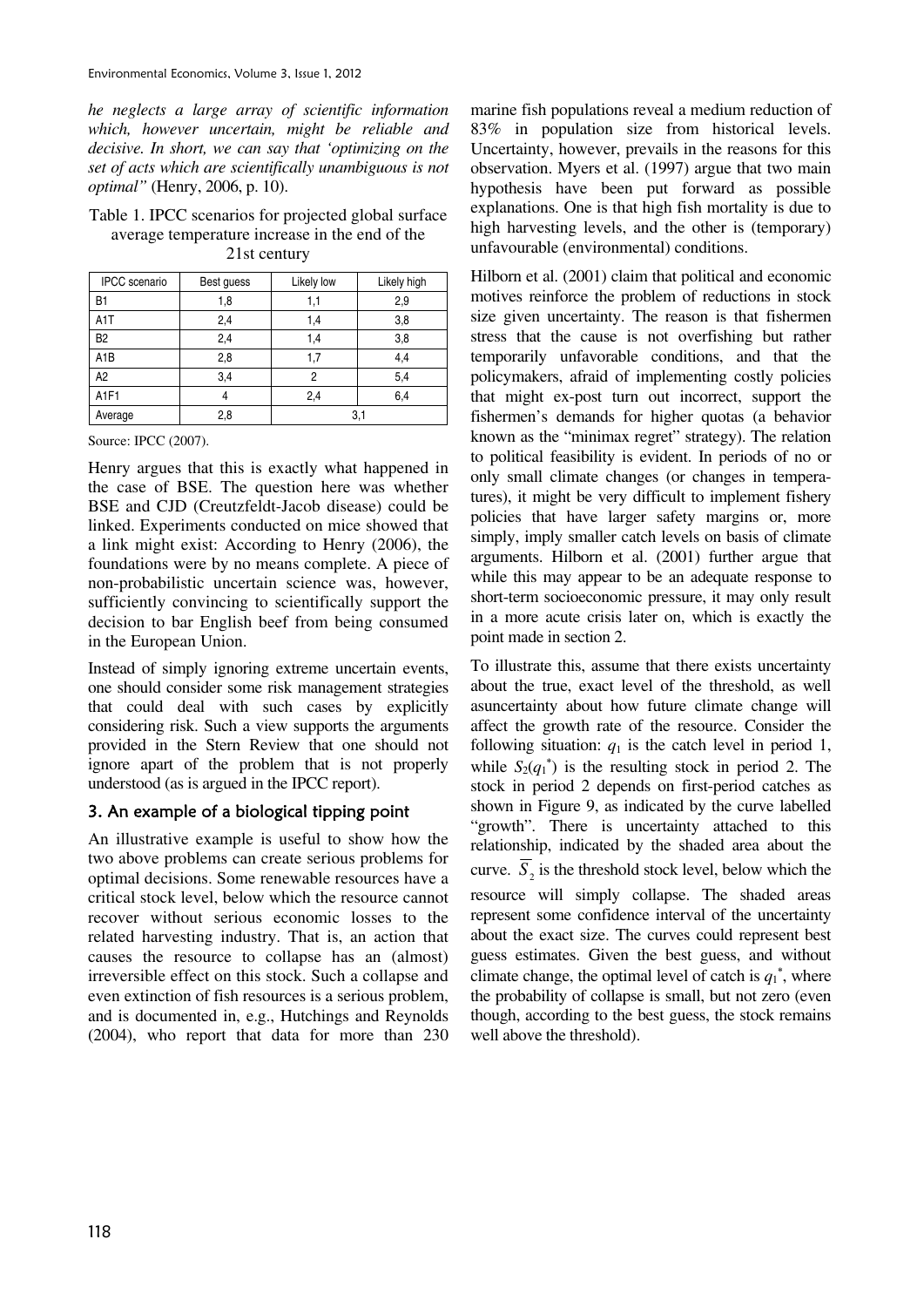

**Fig. 10. Growth rate and safety level of a renewable resource, with a possibility of a climatic change in the growth function** 

Now consider a sudden shift in the growth function caused by rapid temperature changes, but assume this to be badly understood, such that the same fisheries policy is used (or that there is a time-lag in the policy process). For policy  $q_1^*$ , there is a considerably risk that the resource will collapse, as seen in Figure 10, where Growth-CC is the growth rate given climate change, even though the best guess estimates still indicate that the stock might not collapse.

That is, given the time lag in the possibility of making policy changes, the problem of pressure from stakeholders (here the fishermen), and the input from the science community about best guesses, the policy can be expected to remain at  $q_1^*$ , which constitutes a large probability of the fishery's collapse.

A policy that would take into account that collapse should not occur, and would reduce harvesting levels to  $q_1^{\text{maximin}}$ , though this level is infeasible in the short run. Once the seriousness of the problem is understood, it might simply be too late, or it would be extremely costly to rebuild an economically viable stock. Note that a change in temperature could equally shift the threshold level, resulting in the same qualitative results.

This simple analysis shows that (1) if policies only consider the most likely situations, a large part of the risk is ignored; (2) if the uncertainty is increased (e.g., in the possible size of the threshold), then if policies are locked in a 'business as usual' framework, a larger probability of collapse can be expected; (3) if it takes time to adjust policies (due to the political feasibility argument), then if a change in temperatures comes around quickly, a large risk of collapse can again be expected; (4) the worst case here is a combination of 1-3, where, on the one hand, large risk components are ignored, and policies do not take into account possibly abrupt changes in environmental variables. Polices take time to change in a period of no change in temperature followed by a period of rapid increases in temperature.

#### 4. Decision criteria

The point of departure in this section is that the decision maker faces a decision problem that can be described by the basis of feasible actions (climate policies), the possible consequences of each action, and the possibility of attaching a probability to each consequence (or when a probability distribution over consequences is available). If all such information is available, then the decision maker can calculate the expected value of each action and choose the policy that minimizes total costs from the pollution problem.

When considering decision making under uncertainty, then at least some of the above information is not available to the decision maker at the time when the decision must be made (this could either be when not all consequences are known or when it is not possible to attach probabilities to consequences, or both). In such cases, it is not possible to calculate expected values, and the decision maker must employ other decision criteria.

Maximizing the expected value (or minimizing expected damage) has the advantage of incorporating all available information, and therefore also the information about small probability large consequence events. When all necessary information is not available, then we must use other criteria. We have already seen that best guess criteria seriously underestimate true risk. In order to avoid this, it is necessary to find a criterion that does not have this shortcoming.

Another criterion is the "maximin" criterion that chooses an action that implies the smallest possible damage. The maximin does not require that probabilities over consequences are known, and needs only that it be possible to rank consequences from the worst to the best. The maximin can be interpreted as a strategy of minimizing the risk from the pollution problem, but since it focuses exclusively on avoiding worst cases, it leaves out any consideration of possibilities. The maximin is a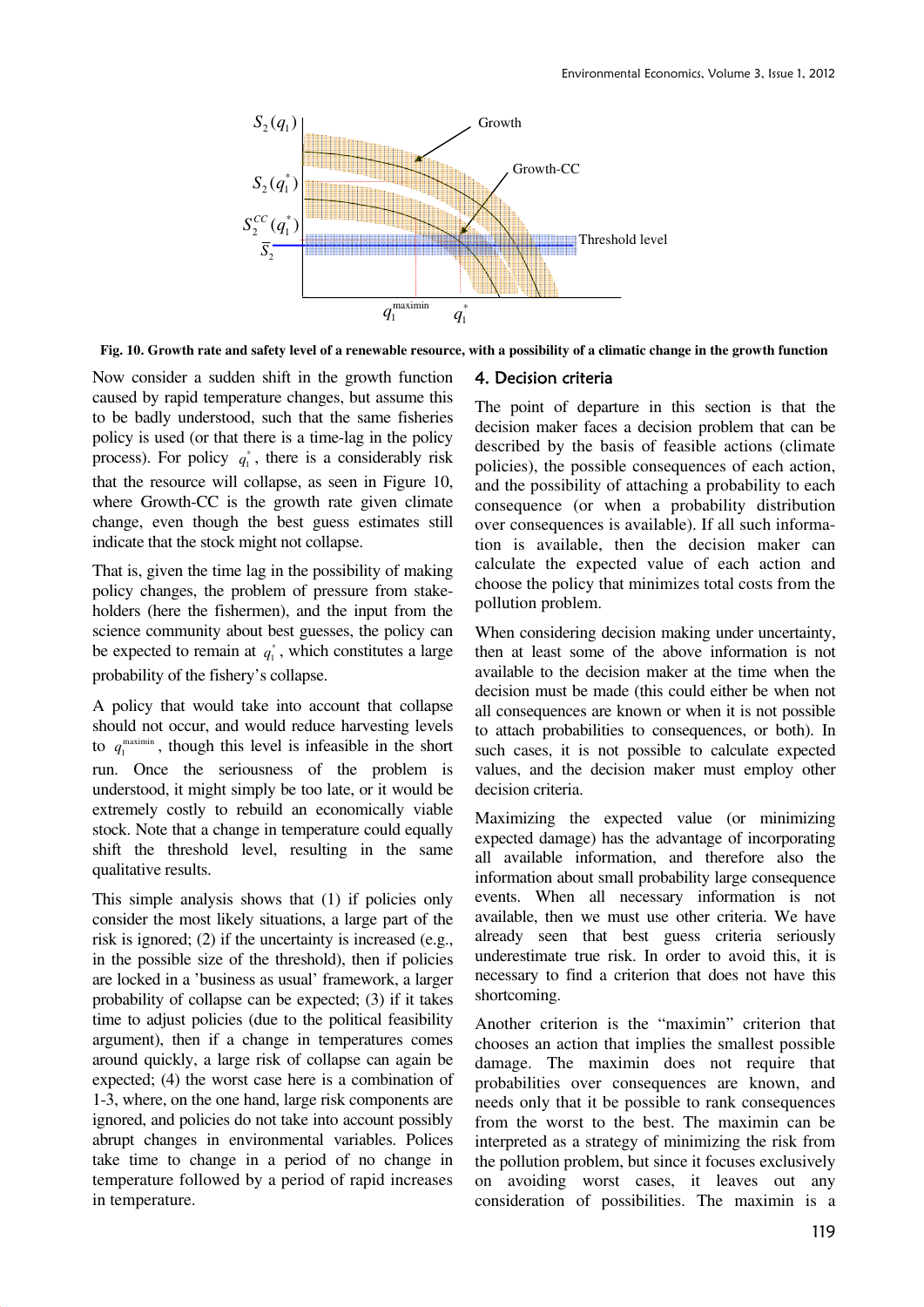criterion that focuses exclusively on avoiding worst cases, without needing the knowledge of how likely these worst cases are. For example, in the case of a collapsing stock, let  $q_1^{\text{maximin}}$  be the level of optimal choice given that the maximin is chosen (in this case, the worst case would be that the stock collapses, since all future profit opportunities vanish)<sup>1</sup>.

Therefore, what is needed is a criterion that combines the elements of maximizing welfare and reducing risk. Consider a situation where the decision maker has full information about a part of the problem, but less than full information about the rest of the problem. The first part contains the areas where the understanding of underlying mechanisms is good (that is, the scenarios for future consequences are well described both in terms of impact and probability of occurrence). The second part contains all the remaining areas, where understanding is not as good, and where there is uncertainty about consequences or the probability of their occurrence is unknown or very uncertain. Given such a set-up, consider now the following more general decision criterion, inspired by Bretteville (1999), as a possible operationalization of the reflections of Henry (2006):

$$
Max_A\{\gamma E_{S^1}W(A, S^1) + (1 - \gamma)\min_{S^2} W(A, S^2)\}.
$$
 (1)

Let  $S<sup>1</sup>$  be the known states of nature (that is, known with respect to the likelihood of occurrence and resulting consequences, if they occur) while  $S^2$  are those states of nature that are more uncertain (e.g., situations where either the probabilities are unknown or the consequences are not (fully or partially) understood. *A* is the set of policy alternatives and *W* is the welfare function.  $Max_{A}E_{S}W(A, S^{1})$  states that the planner chooses to maximize the expected utility over  $S^1$ .  $Max_A min_{S^2} W(A, S^2)$  states that the planner chooses the maximin over  $S<sup>2</sup>$  (chooses the action, where the

highest possible loss is minimized)<sup>2</sup>. Note that the IPCC sets  $\gamma = 1$ , while Henry argues

that it must be set below 1.

The decision criterion now states that an action should be chosen that maximizes a weighted sum of two distinct decision criteria, the maximization of the expected utility criterion, and the maximin criterion.  $\gamma \in [0,1]$  is a politically determined parameter that measures the weight assigned to incompletely understood events<sup>3</sup>.

In essence, the equation describes a criterion that balances risk management (or risk reduction) with the economic dimension. A society fundamentally faces a trade-off between security and welfare. If too much welfare is chosen today, this reduces the future possibilities for achieving a higher level of security. The damages and the implied costs reduce future economic possibilities, and security cannot be afforded. On the other hand, if too much security is chosen today, this will also reduce future possibilities (implying less growth to pay for future reductions and, at the same time, have economic growth).By applying this criterion, the decision maker is better equipped to deal with the climate change issue.

Applying equation (1), we get  $q^{RM} = \gamma \cdot q^* + (1-\gamma) \cdot q^{maximin}$ , where  $q^{RM}$  is the harvest level chosen by the risk management strategy. Here, the larger  $\gamma$ , the smaller the harvest level. More generally, we can calculate the implicit function  $q^{RM} = q^{RM}(\gamma)$ , such that the chosen harvest level is fully determined by  $\gamma$ .

Another way of looking at risk management is to say the decision maker should choose the action that maximizes welfare, under that condition that we should most be exposed to the risk at a predetermined probability level. Consider the following criterion:

$$
\max_{A} \{ E_s W(A, S) \} \text{ s.t. } \{ \text{pr} \big[ W(A, S) \le k \big] \le \beta \}. \tag{2}
$$

This criterion says that the decision maker should choose apolicy, *A*, that maximizes the expected social welfare, subject to a constraint, which states that the probability of the welfare being less than *k* should be less than  $\beta$ .

In the case of a collapsing resource, we can translate this to a predetermination of how large a probability of collapse a society should be willing to accept (which will very likely be larger than zero). In a more general application, this amounts to deciding how large a risk a society should be exposed to. This again has the virtue of considering risk more explicitly in the decisionmaking process, instead of simply neglecting it.

#### Conclusion

1

This paper deals with several challenges that the presence of extreme risks, natural variation, and 'real uncertainties' pose for the possibilities of designing adequate risk management strategies and imple-

 $\overline{a}$ 

<sup>1</sup> Note, however, that the maximin need not imply that the probability of collapse is reduced to zero, since this might imply a very bad outcome for harvesters, and the worst-case costs of such a policy might be larger than the worst-case costs of accepting some probability of collapse.

<sup>&</sup>lt;sup>2</sup> Note that the worst consequence of each action is not known, and this decision criterion cannot be applied.

<sup>&</sup>lt;sup>3</sup> Since it is most likely that extreme events can be described by  $S^2$ , this corresponds to judging how large a weight should be assigned to extreme events.